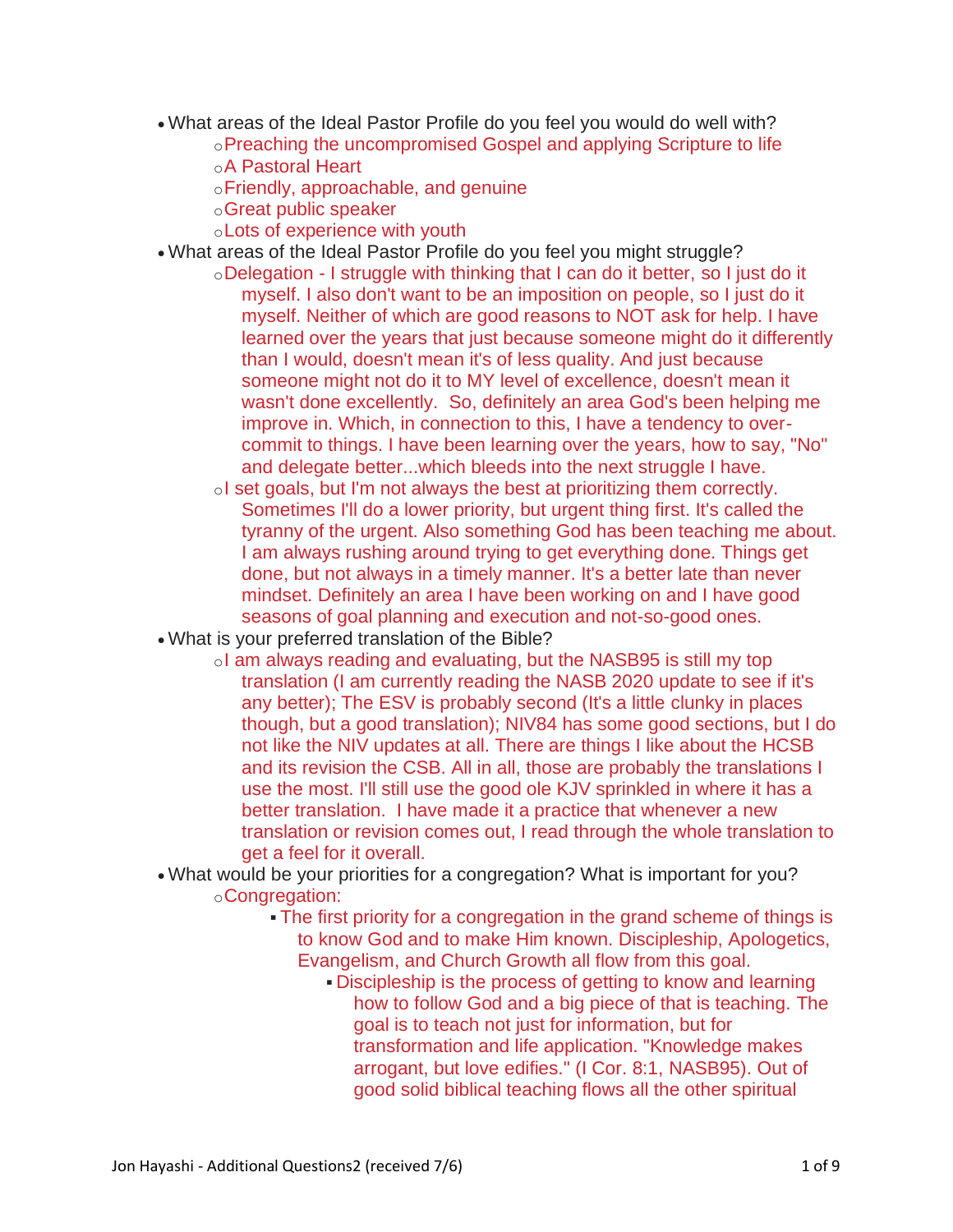disciplines and use of spiritual gifts. It's through teaching and discipleship that spiritual growth, sanctification, and application flow, by the power of the Holy Spirit. A subpoint on this is that one of the purposes of leadership is to equip the saints for the works of service. Part of discipleship is equipping the church to go and be the church. Sunday mornings are like practices, and Bible studies are the holy huddles in the middle of the game so that you can learn and game plan how to defeat the opposition. But the coach is not the one on the gridiron. The coach gets the team ready to do battle against the opponent. All Christian Education falls into this mindset.

- Apologetics is the next step where you learn how to defend your faith. You learn how to give a response to those who ask you about the hope within you. Although we believe in faith, faith is the evidence of things unseen. Ours is not blind faith, but an informed faith, and learning how to defend and explain your faith is what apologetics is all about. It helps you explain what and why you believe what you do.
- Thirdly, evangelism flows out of both those. When we are taught correctly so as to be able to explain what Christ has done, we share the hope we have with others. Sometimes evangelism occurs reactively in response to someone questioning us about our faith and sometimes evangelism occurs proactively through purposefully sharing with others about who Jesus is and what He has done for us. The most important thing to remember is that we are truly just messengers. God is the one who regenerates and saves. Sometimes we feel guilty if no one gets saved after we share, but as Paul said, some plant, some water, but God gives the growth (I Corinthians 3:5-9).
- Finally, church growth follows. As people are equipped to minister to the lost and share the Gospel with them, by God's grace people get saved and then are encouraged to get plugged into the local church. As this occurs the cycle starts from the beginning with these new believers, teaching, discipleship, apologetics, and evangelism occurs.
- Secondly, the family that prays together stays together. I believe that prayer and praise meetings outside of Sunday mornings are important. At least once a month, like a Friday night, gathering specifically for prayer and praise. And a weekly prayer meeting to pray for the needs of the church and community is vital. Our souls are knit together through prayer and song.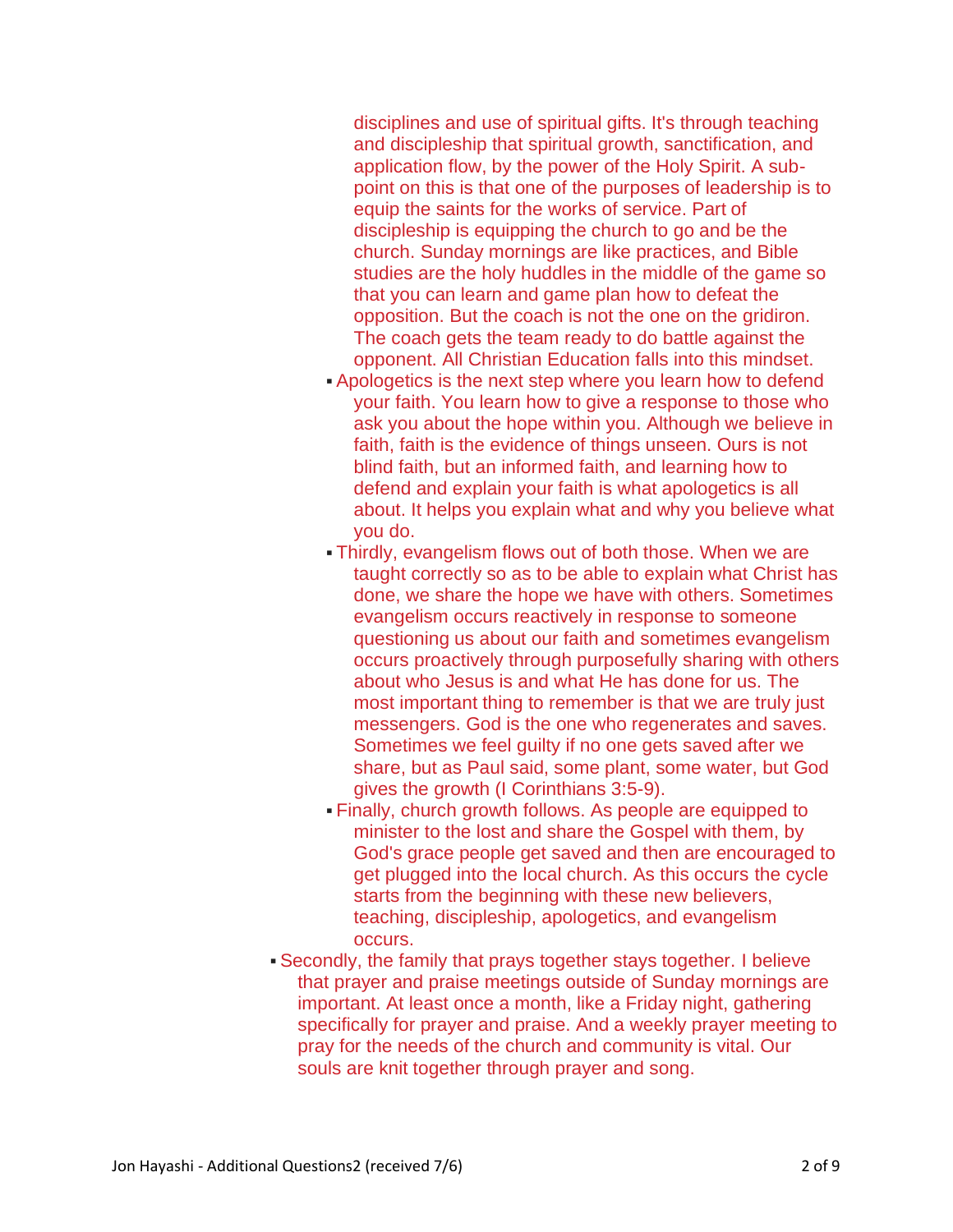▪ Finally, the family that plays together stays together as well. I already love the fact that you have fellowship things scheduled every month. It is so important to spend time together building relationships with one another. But, in addition to hanging out together for social functions, I have seen great benefits in doing ministry together as well. Whether it's a church spring clean-up day or getting a group together to help fix a neighbors fence, or cutting wood for the elderly, work parties also bring people together as well.

## oFor Me:

- **. Men's Ministry is a priority for me. Both for encouragement and** exhortation. I need good men around me to help me. I need good men around me to help keep me accountable. I also believe good godly men are a requirement in the proper functioning of a church.
- Ongoing education, spiritual retreats, and conferences
- To get to know the people in the church, fellowship time, doing things together, relationship building
- What accomplishments have you had in your ministry?
	- oI'll keep these to the church I am currently at and with the acknowledgment that this has all been by God's grace and strength.
	- oStarted up a youth ministry from scratch with the help of the pastor from the other main church in town. Turned it over to our part-time youth director about 10 years ago.
	- oI started up the junior high VBS program. Concerns with junior highers being more of a hindrance than helpers for elementary. So started up something especially for them. That way when they went into high school they were more ready to be helpers for the elementary program. It has been wildly successful over the years. All the elementary kids can't wait until they get to be in the junior high program. Every year we have some first time commitments to Christ and several recommitments.
	- oStarted up a men's group. Although it has taken different iterations over the last 10 years, it began as a result of 4 men and 2 youth from church going to see the movie "Courageous." We were talking about the movie the following Sunday and said, "We should start something similar and why wait, let's just do it." A couple of others listening in asked if they could come, which we said, of course. That next day, Monday, there were seven or eight guys there and the rest is history.
	- oWe put together one of the first mission trips the church has ever taken as a group. In the past, individuals might have gone, but we have taken a group from the church down to San Felipe about every third year. As a result, there have been a couple of other teams that have gone without me as well in between the times I have gone. We were also beginning to plan a trip to Tanzania to minister with one of our missionaries, we support when for various reasons, it fell apart. We have also recently made a connection to a church that ministers on the Yakama Indian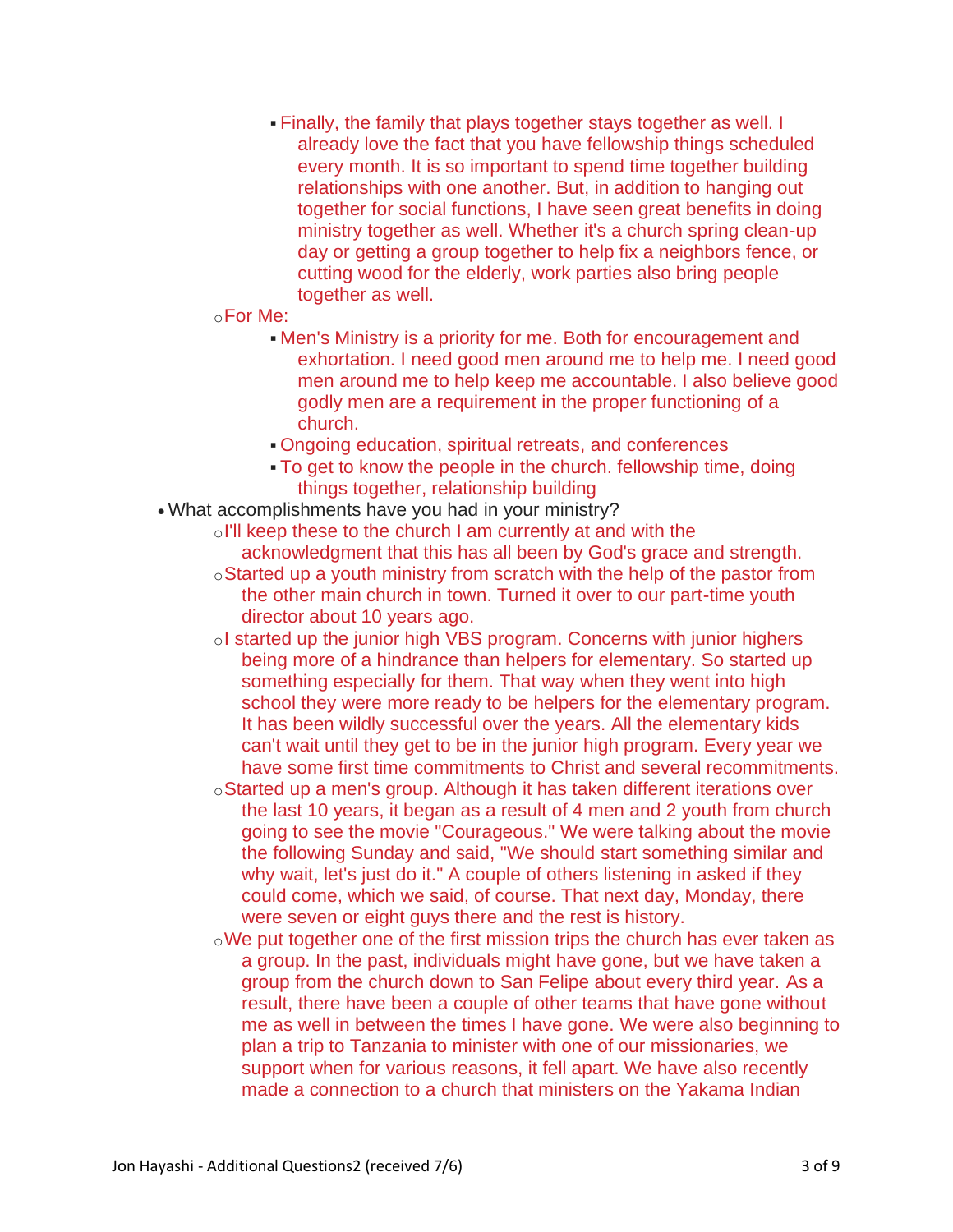Reservation and have started to support them with plans on taking a summer team there probably next summer.

- oTransitioned the junior high Confirmation program into a junior high discipleship program.
- oHave shifted the church away from infant baptism to a believer's baptism and recently purchased a portable baptistry for the sanctuary in which we have now done three baptisms, with plans on a couple more coming up.
- oTransitioning the leadership team from one of some people being on the Board who never went to church or were not very involved, and some who I don't even know if they are saved, to one of having standards closer to Timothy and Titus for qualifications to be in leadership positions. This is still a huge work in progress. The initial Board also argued, argued, argued sometimes even shouting at each other and walking out of meetings rather than stopping to pray about it, and dealing with disagreements in a biblical manner. The current Board may have disagreements, but now, if voted down, walk away friends and in support of one another. Many times the comment made is, "I disagree, but if the Board decides differently, I'll follow along."
- oI am also highly sought after for speaking engagements both locally and in nearby communities, like chapel services and school retreats at a nearby Christian School, as well as speaking at hospital continuing education seminars regarding ministering to the spiritual needs of residents, and being the speaker at numerous Memorial and Veterans Day services over the years.
- What do you appreciate most about your current situation?
	- oI have a personal connection with almost everyone in our church.
		- oThe church from the beginning said that they needed to change and get younger. The average age at the time was about 70. They have been true to their word and have allowed me to experiment and change our church culture where we have gotten much younger and new families are joining the church each year.
		- oThe trust and freedom I still have to minister as God leads.
		- oThe church is in a financially stable position with no debt.
- What do you wish you could change or institute in your present church?
	- oThis is still a work in progress, but I am working on transitioning to a plurality of elders system of church governance, with men as the elders. In addition, I'm trying to get leadership a little more supportive of church functions and activities. They all think an idea or function is a good idea, but too few are there to support it in attendance. In connection with this, I wish we had more people commit to coming to Sunday School and step up to volunteer in the different ministries we have or are wanting to start, all of which is partly a result of the next point.
	- oI wish people weren't so busy with the local school activities. The local school is akin to God here and school activities and functions are held at a higher priority than the church. Our ministerial association over the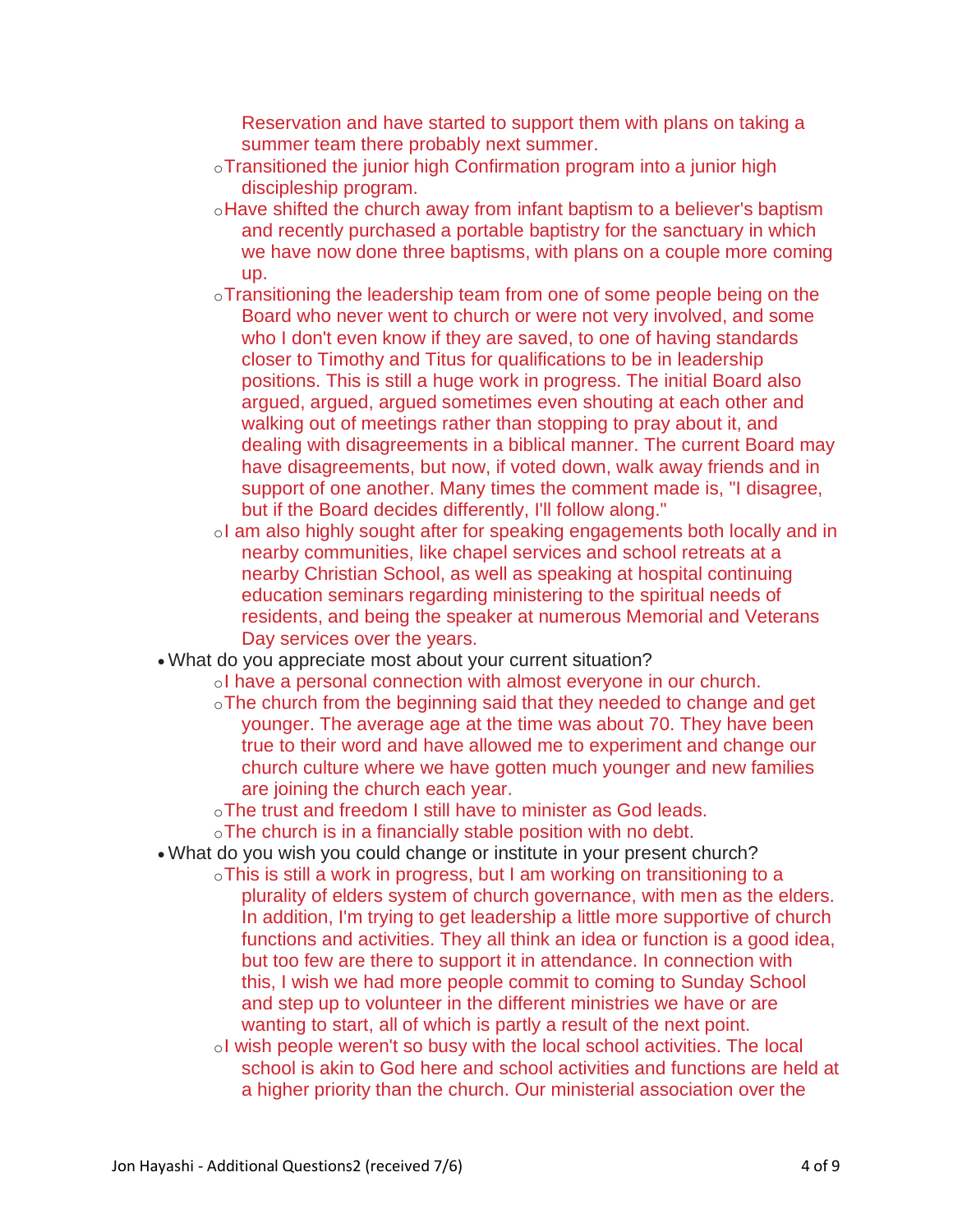years has written letters to the school Board requesting them not to plan sporting and extra-curricular events on Wed. nights, or other special church holidays. Although the decision to participate in those school events are up to the parents to help their kids balance church and school, most parents, unfortunately, choose school events, or even club sports like AAU which have out of town tournaments over the weekends, which of course pulls families from attendance on Sunday mornings.

- oI would love to start either an AWANA program or something similar for the elementary kids.
- Describe your worst experience in ministry and how you dealt with it.
	- oWow, tough one to answer, I've probably had five that are really close to each other, but I'll give you the top two.
	- o1) We had to take a member through the church discipline process due to a divisive spirit. Long story, but in the end, he decided to remove himself from membership rather than submit to church leadership. We also had a leader in the church remove himself from membership due to some similar issues shortly after.
	- $\circ$ 2) The other main church in town lost their pastor due to a harvest accident. He was a pillar in the community, a close confidant of mine, a friend, and a ministry partner. In some ways, we had become like two peas in a pod. Much of the youth ministry start-up we spearheaded together. It was horrible for the town and myself. We held a communitywide gathering on the football field a few days after his tragic death with literally the whole town turning out. The ministerial association hosted it and I led it. The ministerial association, per family request and their church's support, put together the Memorial Service. I then became the glue for many years after helping the community work through the grieving process and being a pastor to their church over the years helping them through it and the transition process to finding a new pastor. During that time of transition, two of the other ministers in town left for other churches, essentially removing my closest friends and ministerial support from the town. It's the closest I've ever felt to being abandoned and betrayed. I told people over the years that if God would so bless the five of us working together at that time to stay together until the Lord returned, I'd be the happiest pastor ever. I've never had, nor seen such a support network between ministers or churches ever. Quite honestly, I'm still personally dealing with the fallout of all that. But God reminds me, that He has not abandoned me, and He still has a plan in place for all of it.
- Explain your position on sexuality and the role of men/women in the church.
	- oI believe that God created humans male and female and that one cannot choose their own gender. I believe that marriage is exclusively between a man and a woman. I do believe there is some gender dysphoria out there and same-sex attraction issues, but with proper biblical counseling, they can be worked through. I have heard many stories of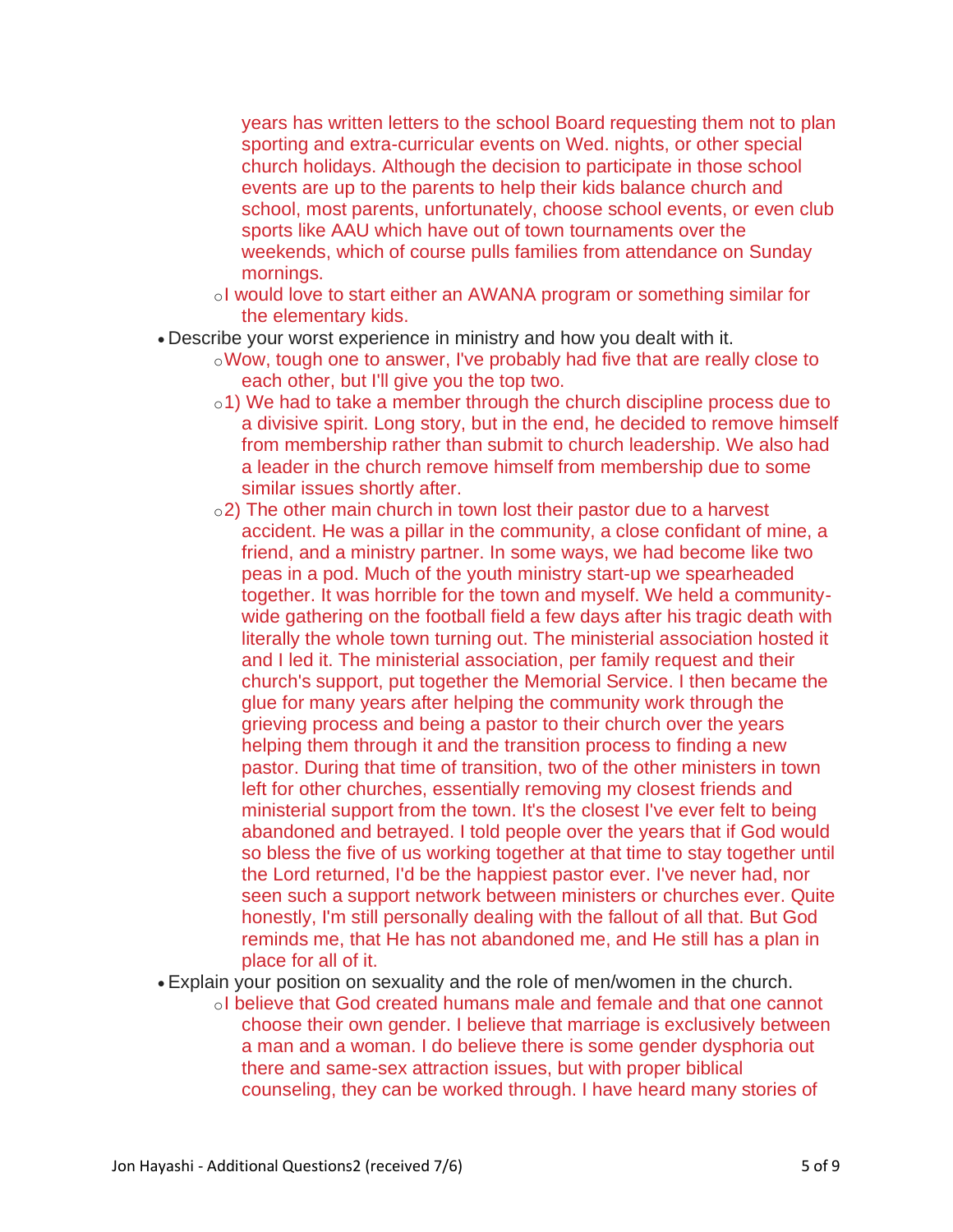those who were homosexual and came out of that lifestyle and got married to a person of the opposite sex and are happy and fulfilled in that relationship, etc. I have heard of others, who still struggle with it, but have decided to remain abstinent for their entire life. But the church has also ostracized those who struggle with the issues instead of trying to help them through it. But, that is a discussion for another time. I believe abortion is wrong as well.

- oIn regards to leadership in the church. In general, I believe that God has given the mantle of spiritual authority and headship to the man in both the home and church. I believe that it is God's best for men to be leaders in the church, but there are exceptions. For example, a widow may be in charge of a widows ministry. Or women can lead children's Sunday School classes. I think God has given some women tremendous leadership ability, it just needs to be used in a way God allows. However, I don't think women should be pastors of a church, and only in very rare circumstances should they be an elder. I take a softer approach to women teaching men. The text in Timothy about not permitting a woman to teach a man, in my study, seems to be in the context of a marriage relationship. In other words, a wife should not teach her husband, rather than being a prohibition against women teaching men in general. But again, a greater discussion for another time, and I'm not dogmatic on that either.
- What adjustments (if any) do you expect to make to accommodate ministry if you were to become the pastor at Lighthouse Fellowship?
	- oThis is a tough question to answer. Not sure if you mean changes that I need to make personally or things I'd like to change about Lighthouse Fellowship. Generally, you are taught that you take the first year and evaluate before you change anything. Other than the comments above, including a re-emphasis on good time management, I think I'd like to see a local men's ministry out of the church. One where we meet weekly instead of monthly maybe. I love drama ministry and would consider starting one up. Monthly prayer and praise. Just some ideas. You guys already have a great breadth of ministry.
- What hobbies/interests do you have that would help you to connect with people in our congregation as well as our community?
	- oI have gone hunting (but have still not gotten my first deer). I've been trapshooting a few times and enjoy it, but haven't had time to pursue it. I like to fish. I am an avid sports guy. I love to play just about any sport but excel at basketball. I am pretty good at softball, football, and volleyball. That being said, I am getting older and my body is starting to wear down. A few recent injuries keep me low-key and less competitive now. I am also the current head junior high track coach, and head girls JH basketball coach. I stay up on a lot of sports news - primarily Seahawks, Mariners, and Gonzaga (all my local teams). I stay informed on politics, but really don't like talking a lot about it. I love drama and would start a drama club in a heartbeat. I sing, write music, and play the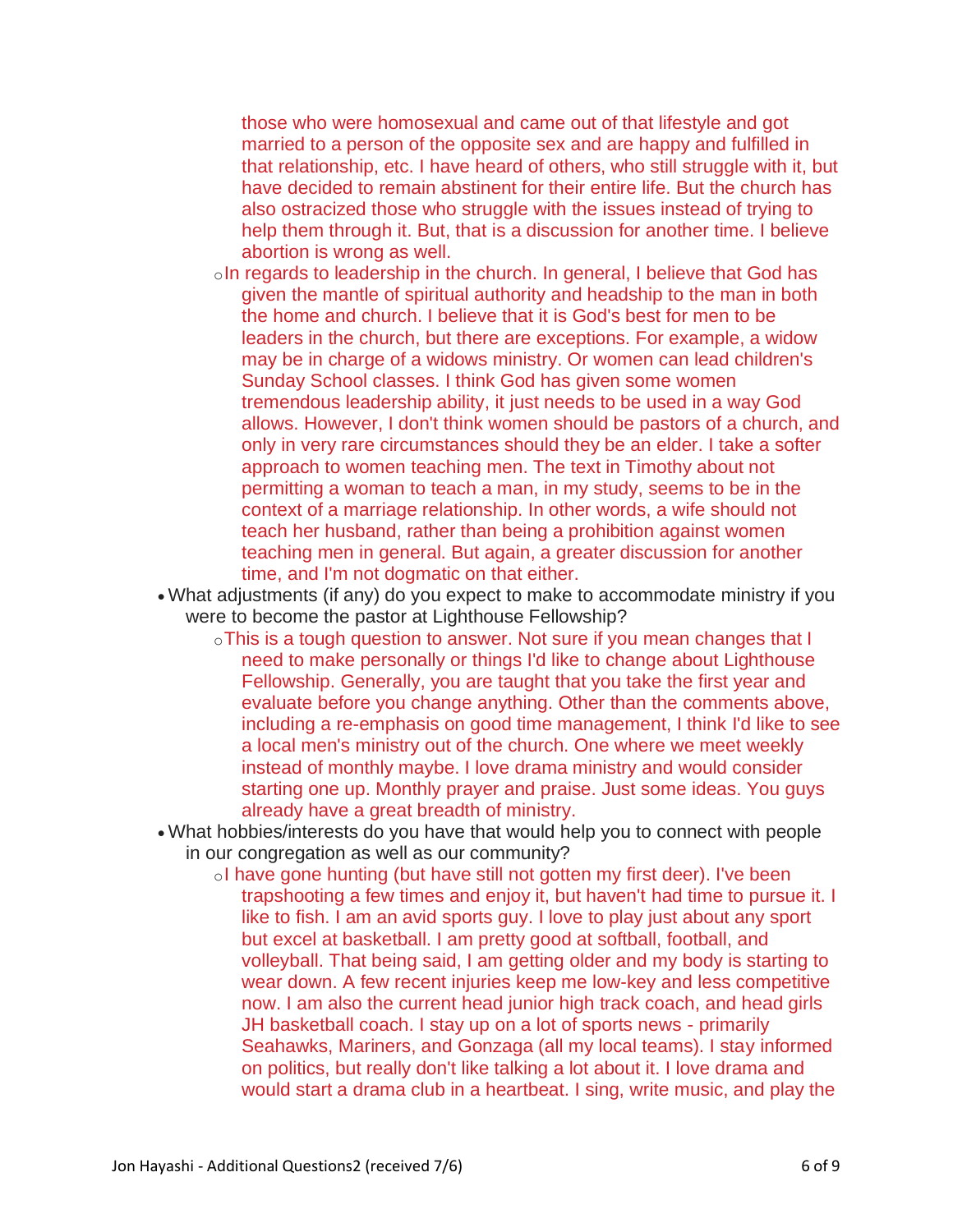guitar and piano. I give guitar and piano lessons. We love taking care of our animals and planting plants. We raise Nigerian Dwarf goats and milk them. We raise chickens for eggs and meat.. We have processed our own chickens. I drive truck for harvest. I like woodworking and have built many different things over the years. I like working on cars and doing mechanics, but don't have much time for it either. I love camping and going to National and State Parks. There's little I don't have some interest in. I'm always ready to learn something or try something new.

- How involved does your wife expect to be in the ministry?
	- oMy wife is a great behind-the-scenes supporter. She is a great Bible study leader, but it is not her cup of tea. She has done it out of necessity before, but it is not in her comfort zone. She is a great planner and organizer. She does really good with one on one counseling womentype stuff, she is a prayer warrior and has a heart of worship. She has sung on the worship team, and in our previous church led the worship team for a season. She's pretty involved in our current prayer ministry as well. So she's one of those that are highly involved in church and people, but not in obvious or out front ways. Her involvement is very subtle. She also knows her first priority is home and family. So being a wife and mother does take precedence over her planning an event or leading a ministry.
- Are you Calvinist or Arminian?
	- $\circ$  This is a loaded question and one better discussed in person, I would not want to give the wrong impression of where I stand.
	- $\circ$  That being said, I wouldn't consider myself either. Rather than lumping myself into a theological box, I prefer to say that I am a biblical theologian. I believe what the Bible teaches and use Scripture to back up Scripture. Although there are great benefits to systematic theology, there are also problems, like forcing Scripture to fit into one's framework rather than letting Scripture speak for itself.
	- $\circ$  I'm also theologically honest. I don't have a problem with saying, "Now that is a good question, and Lord willing He'll explain that apparent paradox when we get to Heaven. We know God is Sovereign and we know God has given us some semblence of free will, so how those two work out in the grand scheme of things is beyond what these feeble brains can comprehend. They are two parrelel rails of a railroad track that will always run side by side, but never intersect." I have more on this, but maybe for another time. In fact, someday I hope to write a book called, "Our Paradoxical God".
	- o Now to answer the question more directly. I do consider myself of Reformed background, but not a Calvinist. I joke that my T.U.L.I.P. is missing a few petals.
	- o Against Calvinism, I do not believe that God has ordained people to hell, the double predestination issue. As sinners, we are totally depraved and need God's intervention or we will just continue down the path of our own depravity. Romans 1:18ff makes it clear that God gives the wicked slowly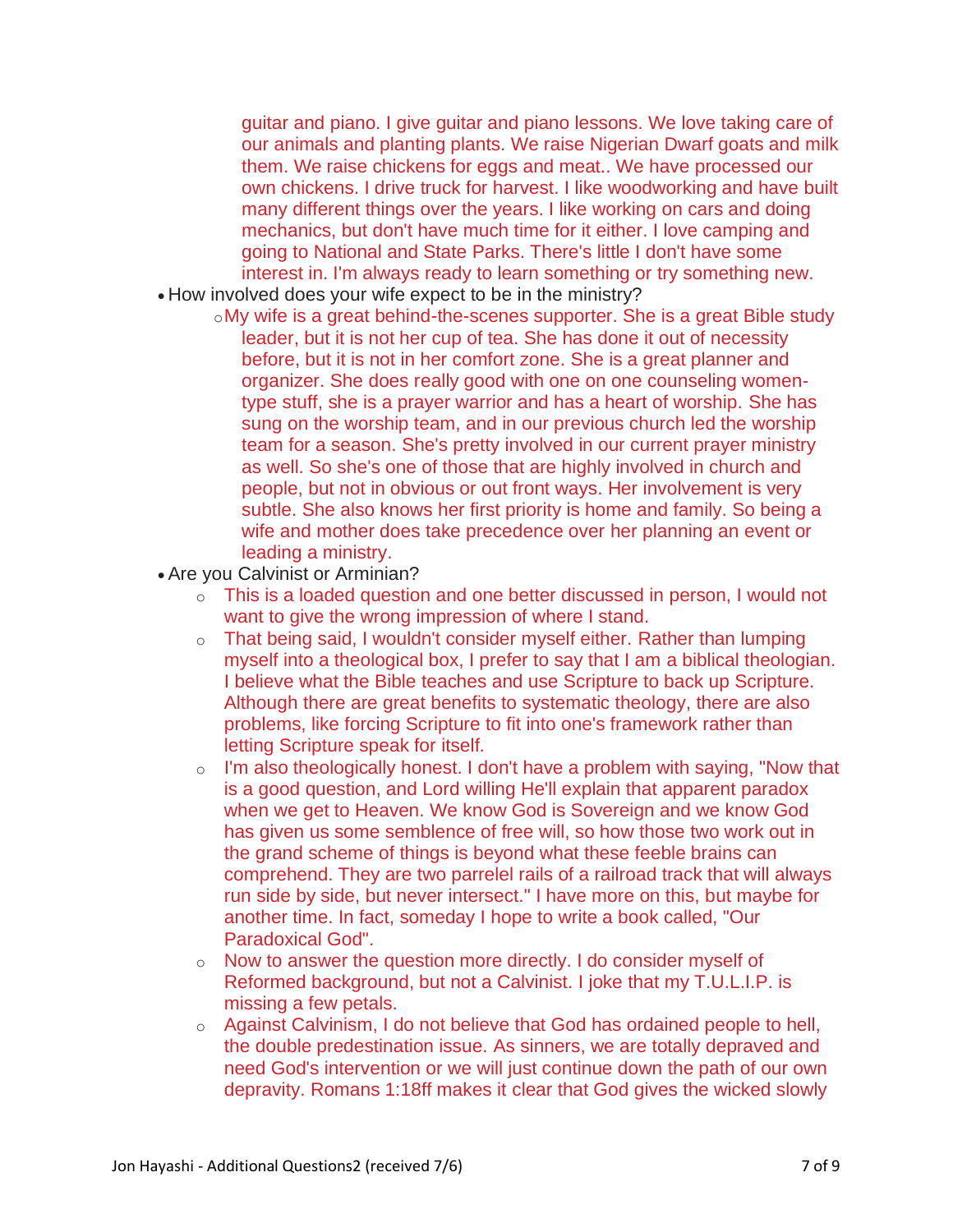over to depravity. He doesn't force them to reject Him, they do that on their own, and as God removes His hand of grace from their lives, they of their own free will continue of their own volition deeper and deeper into depravity. In some ways, we send ourselves to hell by the rejection of God.

- o I don't believe we can thwart God's will, but at the same time, I think we can resist His grace. I teach that there are two Greek words for God's will, Thelema, and Boulema. Boulema is nuanced to refer to intention and purpose, but not necessarily the accomplishment of. For example: 2 Peter 3:9 says God wills or desires that not all perish, but all come to repentence, but we know not everyone will come to repentence, therefore, God's will or desire here is not fulfilled. I call this his permissive will. Within His permissive will, he permits man the freedom to choose His will or not. Thelema is a stronger term that carries the execution of His desire and I call that His perfect will. Philippians 2:13 might be a good example. God's perfect will is that you obey Him, and He works within you so that you will desire to work for His good pleasure. In other words, it will be done by His grace and through His strength.
- o Obviously I could go on and on breaking down the whole T.U.L.I.P. But that's enough for now.
- $\circ$  I disagree with Arminianism which believes we have enough good within ourselves to choose God. Scripture makes it clear that there is no one righteous, no not one (Romans 3:9-18) And unless God removes the blinders off our eyes that Satan has put there (2 Cor. 4:3-4), the gospel remains veiled to the unbeliever so that they can't see the light of the gospel in the glory of Christ, and so due to their depravity, will continue to choose to reject God.
- o I also disagree that we can lose our salvation. Scripture seems to point to a *possibility* that we can turn away and reject what we have received, thus "losing our salvation", but that would have to end up being a *total* rejection and *denial* of Jesus Christ. (Hebrews 6:4-6; Matthew 10:33; Mark 3:28-29; Luke 12:8-10). At this point, though, you have to ask if that person was ever truly saved in the first place. There are plenty more verses that point to our salvation being secure. The foremost is John 10:27-29. No one, including ourselves, can snatch us out of Jesus', or the Father's hand. And Philippians 1:6 gives us a promise that the good work God begins in us (after salvation, the conforming of our character into the image of Christ) will be matured and perfected until Jesus comes again. And of course "the golden chain" of Romans 8:28-30 implies the final product of the process ends up with our glorification making it sound like it's a done deal. Coupled with Ephesians 1:13-14, at salvation we are sealed with the Holy Spirit which GUARANTEES our inheritance. Now the devil's advocate...maybe it's guaranteed unless we rip off the seal and throw it away?
- o Again, I could go on, but will stop here.
- o.
- Do you have any questions about the Lighthouse Fellowship?